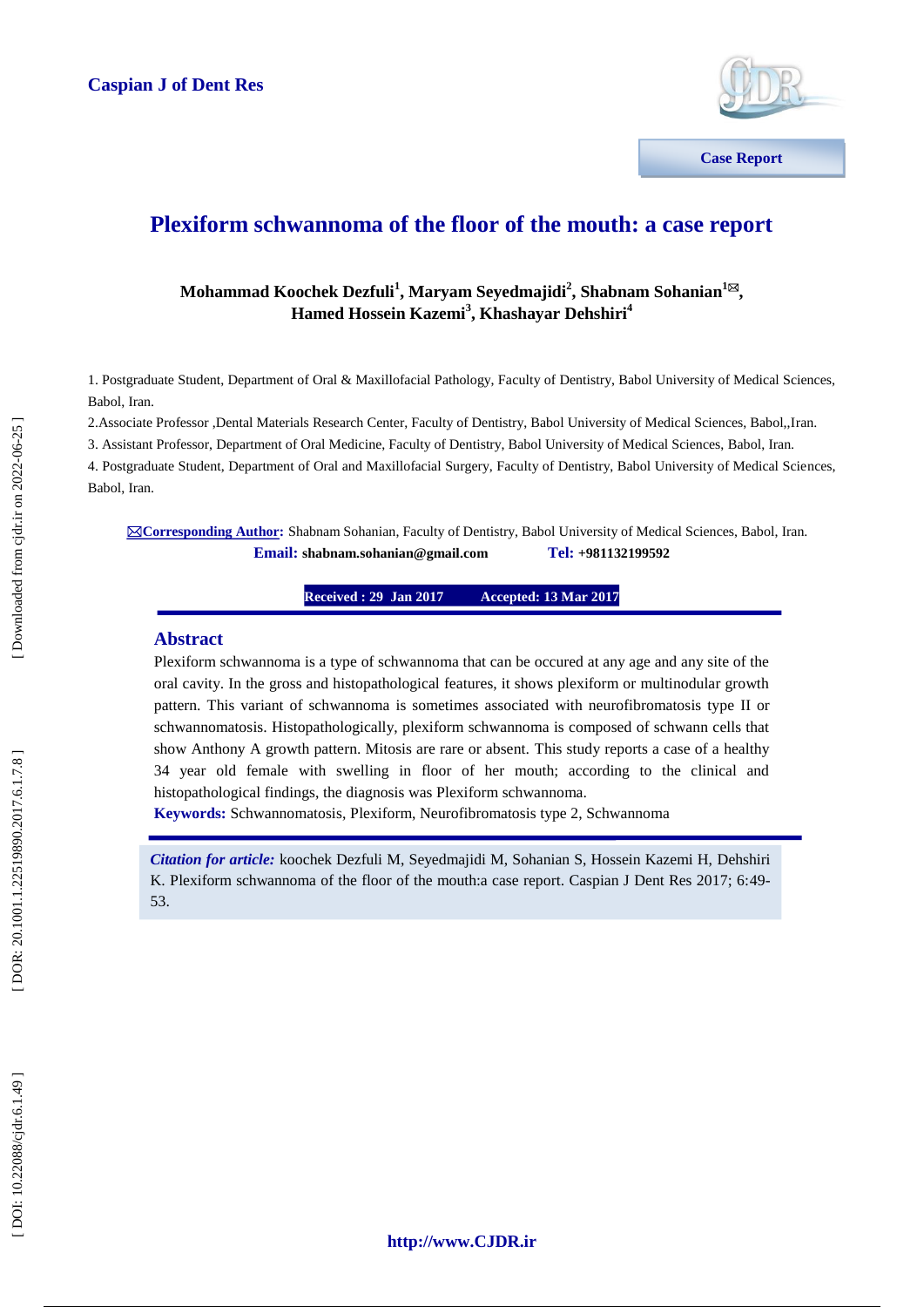

# **شَاًَهای پلکسی فرم در کف دهاى: گسارش هَرد**

**هحود کَچک دزفَلی، هرین سید هجیدی، شبٌن سَهاًیاى ، حاهد حسیي کاظوی، خشایار دهشیری \***

#### **چکیدُ**

شوانومای پلکسی فرم واریانتی از شوانوماست که در هر سنی و هر ناحیه ای از حفره دهان امکان مشاهده ان وجود دارد .این واریانت شوانوما از نظر نمای gross و هیستوپاتولوژی الگوی رشدی پلکسی فرم یا مولتی ندولار نشان داده و گاهی در ارتباط با نـور فیبـرو ماتوزیس تیپ  $\rm{II}$  و یا شوانوماتوزیس دیده میشود. از لحاظ هیستوپاتولوژیکی، شوانومای پلکسی فرم از سلولهای شوان تشکیل شده که الگوی آنتونی A نشان می دهند.میتوز نادر بوده و یا این که اصلاً دیده نمی شود.این مطالعه به گزارش موردی در خانم۳۴ سـاله ی سالم با شکایت از تورم کف دهان می پردازد که بر اساس یافته هـای بـالینی و هیسـتوپاتولوژیک بـرای ایـن ضـایعه، تشـخیص شوانومای پلکسی فرم داده شد.

> **واژگان گلیدی:** شوانوماتوزیس، پلکسی فرم، نورفیبروماتوزیس تیپ ۲، شوانومای ،

**Introduction**<br>**S**chwannoma or neurilemoma is a benign neoplasm with neural origin derived from schwann cells. Head and neck involvement of this neoplasm is 25 -48% and can appear at any age, although the most common site of involvement is the oral cavity, it may be seen in any area of the oral cavity.  $[1-3]$  Histopathologically, there are various types of schwannomas including cellular schwannoma, plexiform schwannoma and reticular (microcytic) schwannoma. [4] Cellular schwannoma mainly consists of spindle cells arranged in storiform or nonspecific pattern. In microcytic variant, cystic structure can be seen. Plexiform schwannoma is rare variant of schwannoma, introduced by Harkin and Redd for the first time in  $1978$  <sup>[5]</sup> and in the gross and histopathological feature, it shows plexiform or multinodular growth pattern.  $[1, 4, 5, 6]$  This variant of schwannoma is sometimes associated with neur[ofibromatosis](http://forum.iransalamat.com/%D8%B3%D8%B1%D8%B7%D8%A7%D9%86%D9%87%D8%A7%DB%8C-%D8%AF%D8%B3%D8%AA%DA%AF%D8%A7%D9%87-%D9%85%D8%BA%D8%B2-%D9%88-%D8%A7%D8%B9%D8%B5%D8%A7%D8%A8-1295/%D8%AA%D9%88%D9%85%D9%88%D8%B1-%D9%87%D8%A7%DB%8C-%D9%85%D8%BA%D8%B2-%D9%88-%D8%A7%D8%B9%D8%B5%D8%A7%D8%A8-%D9%86%D9%88%D8%B1%D9%88-%D9%81%DB%8C%D8%B1%D9%88%D9%85-neurofibromatosis-10972/) type II (NF<sub>2</sub>) or schwannomatosis  $^{[4]}$ ,  $7$ ] and in terms of histopathology, plexiform schwannoma which shows Anthony A growth pattern is composed of schwann cells. Mitosis is rare or absent. Like all types of schwannoma, this tumor is positive for S100 protein. EMA is positive around perineurium briefly.  $[8]$  The purpose of this paper was to introduce plexiform schwannoma in oral cavity of a patient with no particular syndrome and this was very significant.

### **Case report**

A 34 -year -old female patient with swelling in the floor of the mouth referred to the Oral Medicine Department of Babol University of Medical Sciences. This lesion has been appeared in the floor of the mouth four years ago and its size has gradually increased. In intraoral examination, there was an exophytic mass which was sessile and covered with intact mucosa with the same color. It was  $1/5 \times 1 \times 0/5$  cm<sup>3</sup> lesion in the floor of the mouth on the left side of the midline (figure1). The patient did not have any disorders in submandibular gland. The patient had no marked medical history, but a history of rheumatism.



**Figure 1. Clinical feature**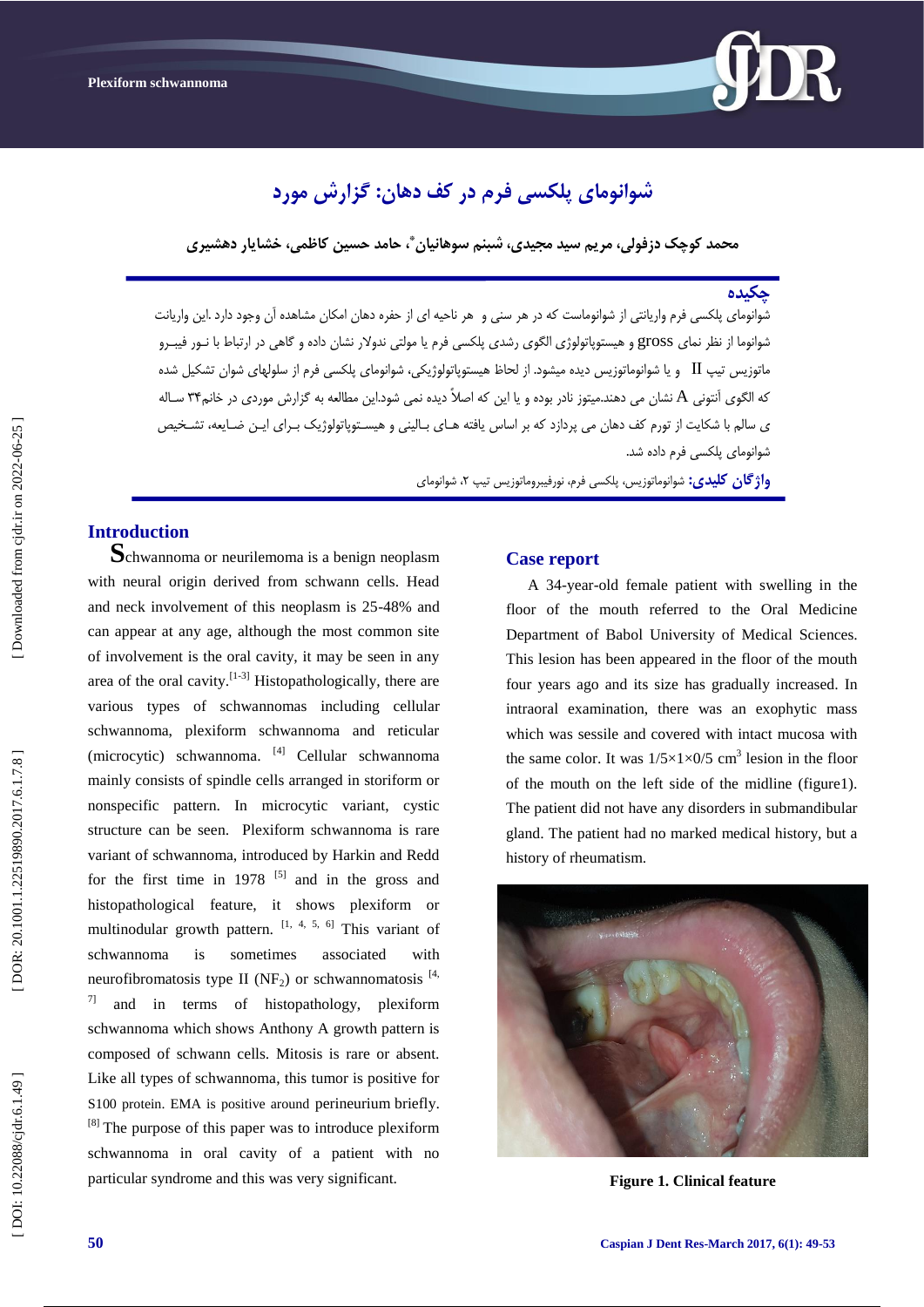

The excisional biopsy was done and fibroma, neurofibroma and lipoma were considered as clinical differential diagnosis. The sample in formalin included a half oval -shaped soft tissue which was firm and white creamy in color. The size was  $1/2 \times 1 \times 0/2$  cm<sup>3</sup> that was solid, uniform, cream -colored and lobular in section. In the microscopic examination, benign neoplastic

proliferation of schwann cells that formed multiple neurological fascicles was observed. Fascicle s have spherical and elliptical structures with storiform pattern. The lesion was unencapsulated but limited and its surface was covered by stratified squamous epithelium of oral mucosa (figure 2). According to the histopathologic view, the diagnosis was plexiform schwannoma.



**Figure 2 . Histopathologic feature, A -multiple neurological fascicle in storiform pattern were covered by stratified squamous epithelium (×10),B -Fasicles had spherical and elliptical structures(×400),C and D -Antoni A pattern(×400)**

### **Discussion**

Schwannoma or neurilemoma is a benign neoplasm with neural origin derived from schwann cells. This is an encapsulated slow -growing tumor that is usually associated with nerve trunk and appeared as an asymptomatic mass at any age. The most common site for oral schwannoma is the tongue, but it may involve any area of the oral cavity. There are also more intraosseous cases seen in the posterior part of the mandible and in radiography, it is observed as unilocular or multilocular radiolucency. Intraosseous tumors have pain and paresthesia. [1-3] Schwannoma may be a part of an inherited disorder, called neurofibromatosis type  $ll$  (NF<sub>2</sub>). NF<sub>2</sub> is an autosomal dominant inherited disorder related to the mutations in the NF <sup>2</sup>, which is tumor suppressor gene located on the chromosome 22 and produces Merlin protein. It is necessary to mention that the bilateral vestibular nerve schwannoma, progressive sensoneural deafness, dizziness, tinnitus as symptoms of this genetic disorder. Neurofibroma and café -au -lait pigmentations are sometimes seen. Schwannomatosis is another disorder which is associated with the mutation of SMARCB1 on chromosome 22. One of the characteristics of this disorder is multiple painful schwannomas in different areas, but there is not auditory nerve vestibular involvement. [1] Microscopic feature of schwannoma is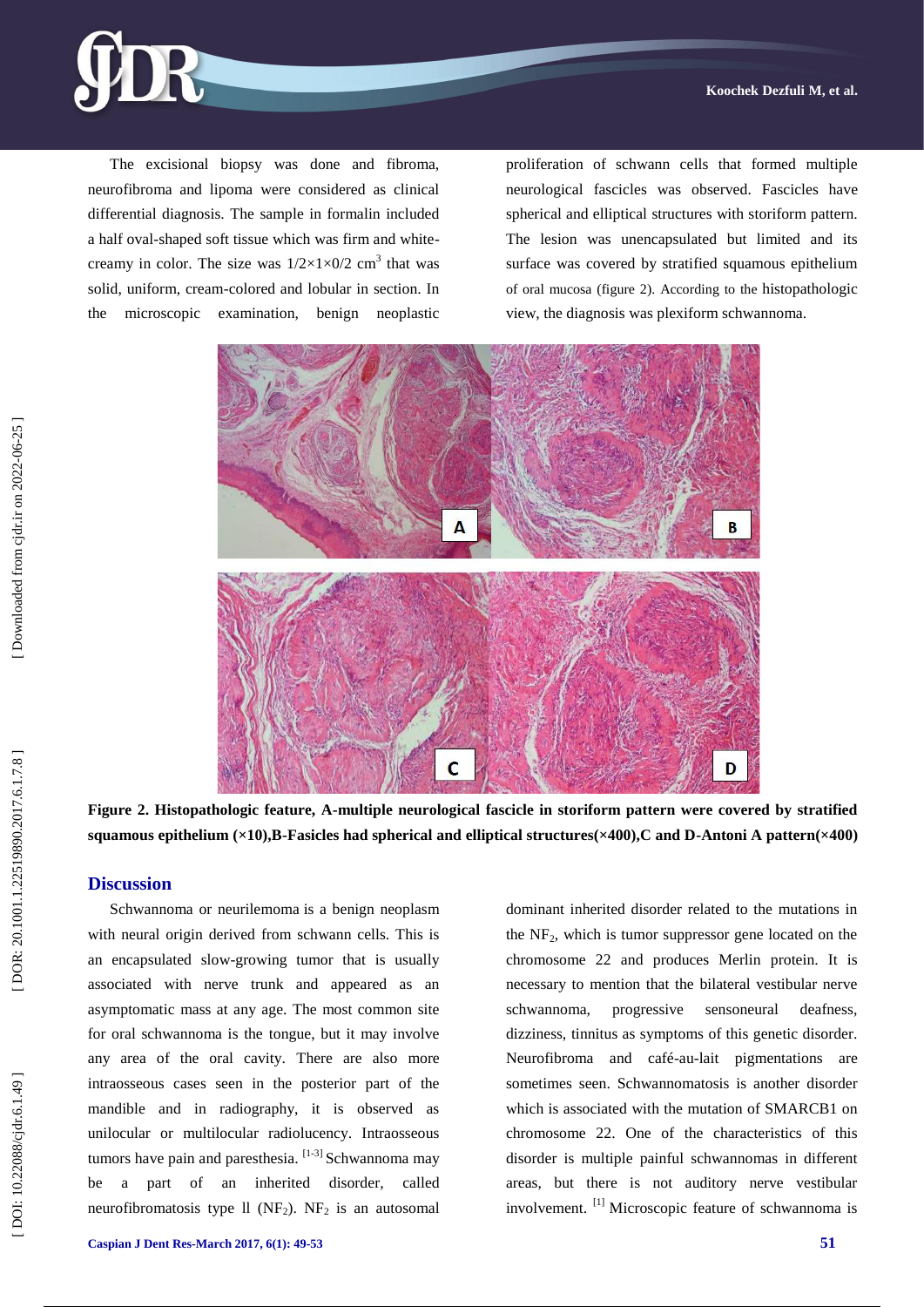

an encapsulated tumor with two types of growth patterns. Antoni A pattern includes the areas of spindle cells organized in palisaded whorls and waves. These cells often surround an acellular eosinophilic zone which is named Vero cay body, representing reduplicated basement membrane and cytoplasmic cellular processes. The other pattern is the so -called Antoni B tissue, consisting of spindle cells haphazardly distributed in a delicate fibrillar microcystic matrix. [1-3] Microscopically, schwannoma is divided into cellular schwannoma, plexiform and reticular (microcytic) types. [4] Plexiform schwannoma is a variant of schwannoma, occurred at any age, but usually involves younger people. Grossly and microscopically, it indicates plexiform or multi-nodular growth pattern. [4, 5] This variant of schwannomas may sometimes associate with neurofibromatosis type II (Nf2) or schwannomatosis.  $\begin{bmatrix} 1, & 4, & 5, & 8 \end{bmatrix}$  Histopathologically, plexiform schwannoma which shows Anthony A pattern is composed of schwann cells. Few mitosis is usually seen or may not exist at all. Like the other types of schwannoma, this tumor is positive for S100 protein. EMA is positive around Perineurium briefly. [4] Rare cases of this type are observed in the literature review.

Nisa et al. reported a 38 -year -old female with 20 year history of a slow -growing tumor on her tongue. There was a family history of hypothyroidism and evaluations of the patient confirmed Hashimoto's disease. In histopathological examination of the lesion, ladder -shaped bundles of positive S100 cells and the diagnosis of plexiform schwannoma were reported. <sup>[9]</sup>

Val -Bernal et al. reported a 19 year -old woman who had a plexiform schwannoma on the preauricular region. The patient had 6 café -au -lait pigmentations on her body and MRI evaluation indicated bilateral tumors on the auditory nerve, which were schwannomas. The patient also had other masses in the spinal cord and large wing of sphenoid that were the signs of neurofibromatosis type II. [10]

In the study of Ali et al two cases of plexiform schwannoma were reported. First patient was a 15-yearold boy with swelling in his right cheek which clearly created facial asymmetry. In intraoral examination, 5 cm palpable swelling was observed in buccal mucosa. [5] MRI evaluation of the patient showed no aggression to maxillary area, orbit, mandible, oropharynx, nasal cavity and surrounding muscles. In the histopathological feature, plexiform schwannoma was diagnosed. The patient had no signs of recurrence after a year and remodeling of the nasomaxillary complex was satisfactory. The second patient was a 46-year-old man with a long -term swelling on the tongue, which had slow and asymptomatic growth. The patient has no disease or syndrome. For the differential diagnosis, granular cell tumor or mucocele was considered, but after histopathological evaluation, a plexiform schwannoma was reported. <sup>[4]</sup> Totally, 57 cases of plexiform schwannoma have been reported in PubMed articles in the whole body, of which 10 cases have been intraorally occurred and our case is the only one which has ever seen in the floor of the mouth since 1994 up to present (Table 1)

| No.            | Author                           | Year | Location                     | <b>Sex</b> | Age |
|----------------|----------------------------------|------|------------------------------|------------|-----|
|                | Krolls et al $^{11}$             | 1994 | Hard palate                  | Female     | 21  |
| $\overline{2}$ | Lobo et al $^{12}$               | 2009 | Lip mucosa                   |            |     |
| 3              | Vera-Sempere et al <sup>13</sup> | 2010 | Mandible                     |            |     |
| 4              | Nisa et al <sup>9</sup>          | 2011 | Tongue                       | Female     | 38  |
| 5              | Kapetanakis et al <sup>14</sup>  | 2012 | Soft palate                  | Female     | 21  |
| 6              | Al-Mahdi et al <sup>15</sup>     | 2012 | Tongue and mandibular region |            | 27  |
| 7              | Lambado et al <sup>6</sup>       | 2013 | Intramaxillary               |            |     |
| 8              | Couto et al $^{17}$              | 2014 | Hard palate                  | Female     | 14  |
| 9              | Ali et al <sup>5</sup>           | 2014 | <b>Buccal mucosa</b>         | Male       | 15  |
| 10             | Ali et al $5$                    | 2014 | Tongue                       | Male       | 46  |
|                | Present case                     | 2017 | Floor of the mouth           | Female     | 34  |

### **Table 1. Intraoral plexiform schwannoma reported in PubMed since 1994**